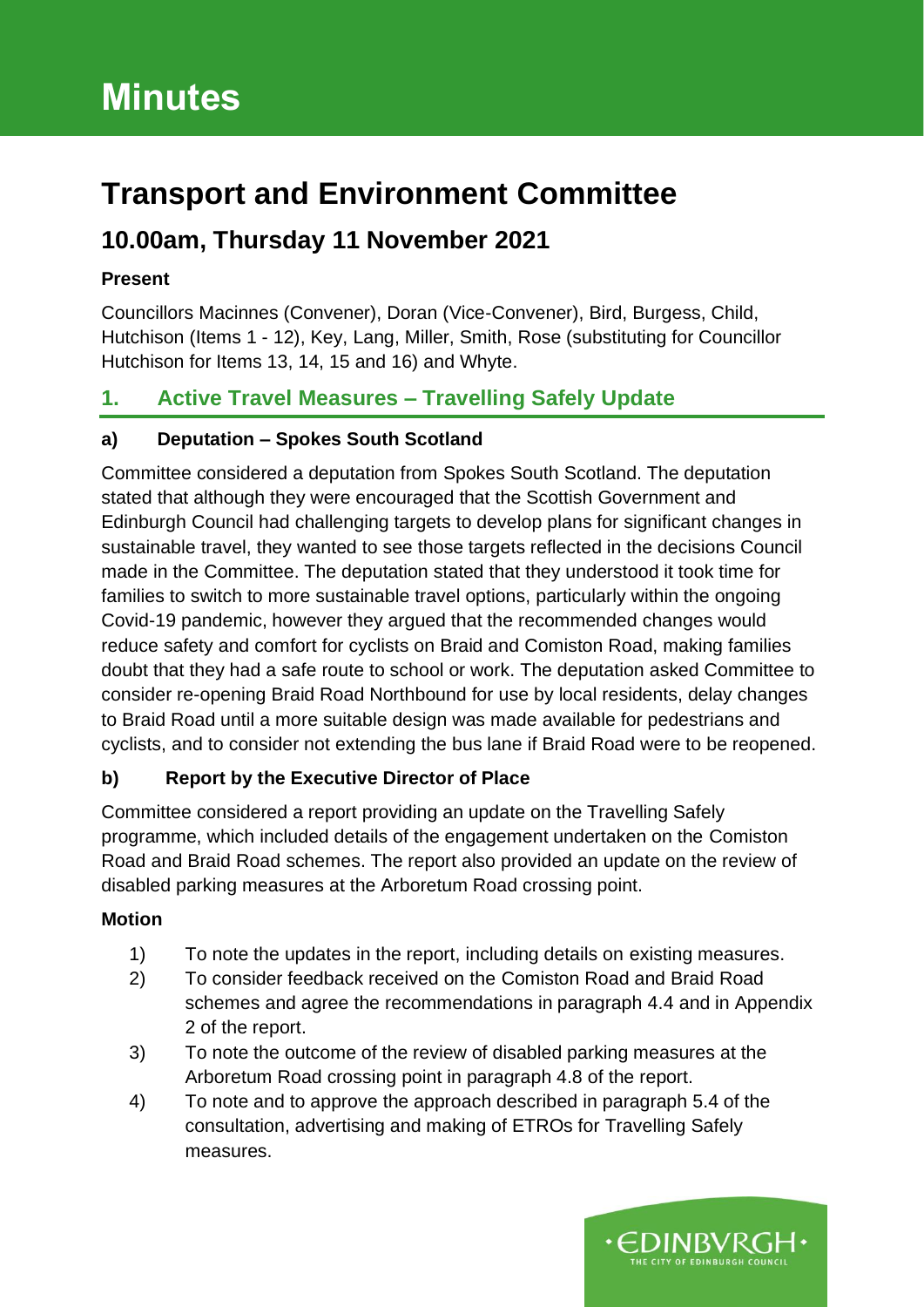- 5) To recognise that a complete Active Travel Network was necessary for safe journeys for those who chose to travel by bike in the city and that the reintroduction of alternative road features such as loading facilities could effectively reduce the safety aspects of an active travel network and impact on its continuity and potentially on levels of use.
- 6) To request a particular focus from officers to monitor the impact of the proposed changes to the active travel and public transport environment across the area that included Braid Road and Comiston Road and to report back to the Transport and Environment Committee within one year.

- moved by Councillor Macinnes, seconded by Councillor Doran

#### **Amendment 1**

- 1) To note updates in the report, including detail on the existing measures (as detailed in Appendix 1 of the report).
- 2) To consider feedback received on the Comiston Road and Braid Road schemes and to agree to remove in full the Comiston Road scheme and approved option 1 for Braid Road.
- 3) To welcome the outcome of the review of disabled parking measures at the Arboretum Road crossing point in paragraph 4.8 however, to consider that further improvements were required to fully address the clear equality issues with the flawed and temporary scheme. To further agree that officers should report to Committee within two cycles detailing the two previous designs for full Active Travel Schemes for this area, the outcomes of the public consultations on these designs, and a proposed plan and timescale to bring forward a permanent scheme that provided both the essential pedestrian crossing that had been the source of requests for over 10 years along with an approach to the use of the crescent areas that provided drop off and Blue Badge Holder parking to give access for those with mobility issues.

- moved by Councillor Hutchison, seconded by Councillor Whyte

## **Amendment 2**

- 1) To delete recommendation 1.1.2 and insert;
	- To note the consultation feedback received on the Comiston Road and Braid Road schemes and to accordingly agree;
		- The recommendations in paragraph 4.4 and in Appendix 2 with respect to Comiston Road of the report.
		- To proceed with Option 1, so Braid Road was fully reopened in both directions, given this was by far the most popular choice in the local community.
		- To proceed swiftly to implement the Braidburn Terrace one-way scheme along with the planned road safety improvements at the junction of Braid Road and Hermitage Drive, including extended pavements, a raised table road surface and a toucan lightcontrolled crossing.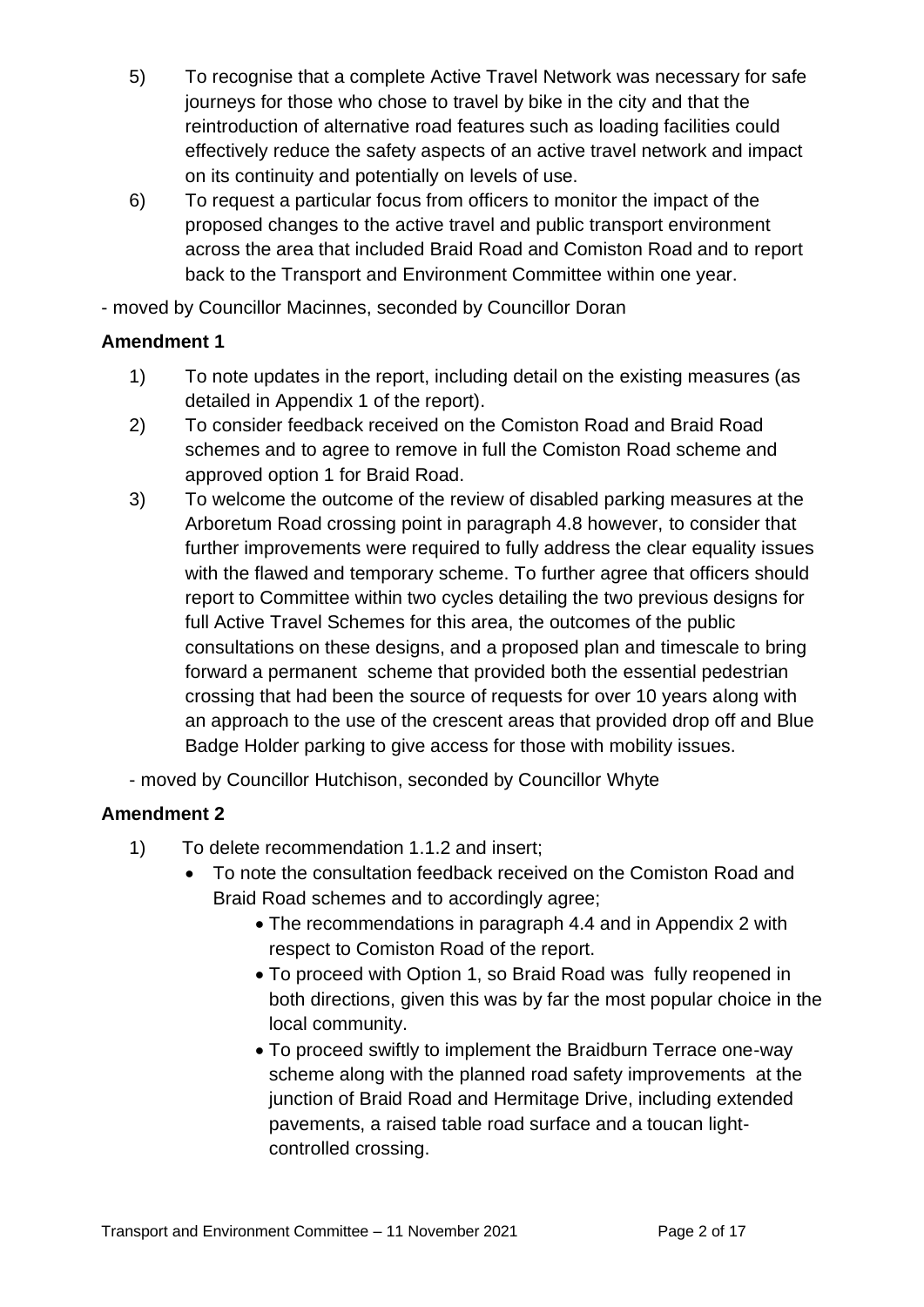- To install effective speed reducing measures, such as high speed signs, raised tables, speed bumps and chicanes, on Braid Road, Hermitage Drive and Midmar Drive.
- In consultation with the local community, review the operation of the Greenbank to Meadows Quiet Connection, after Braid Road had been re-opened, to assess the need for changes to address the residents' concerns."

- moved by Councillor Lang, seconded by Councillor Bird

#### **Amendment 3**

- 1) To replace recommendation 1.1.2 with;
	- To consider the feedback received on the Comiston Road and Braid Road schemes and to agree:
		- a. To implement Option 1 for Braid Road as per officers' recommendations, however to further note the staged implementation of the improvements to Braidburn Terrace, 'Braidburn Valley Park to Hermitage of Braid', including the toucan crossing on Braid Road. To agree that to support residents to continue walking, wheeling and cycling, Braid Road should not be opened to traffic in both directions until the toucan crossing was operational.
		- b. To alter the measures on Comiston Road as per officers' recommendations, however to retainthe maximum amount of 'cycle lane defenders' and provide a full-time bus lane with double yellow lines, in order to prioritise bus and bike users as per the sustainable transport hierarchy.
- moved by Councillor Miller, seconded by Councillor Burgess

In accordance with Standing Order 22(12), amendment 3 was accepted as an addendum to the motion.

#### **Voting**

The voting was as follows:

| For the motion  | 7 votes |
|-----------------|---------|
| For amendment 1 | 3 votes |

For amendment 2 - 1 votes

(For the motion: Councillors Bird, Burgess, Child, Doran, Key, Macinnes and Miller

For amendment 1: Councillors Hutchison, Smith and Whyte

For amendment 2: Councillor Lang.)

#### **Decision**

To approve the following adjusted motion by Councillor Macinnes:

1) To note the updates in the report, including details on existing measures.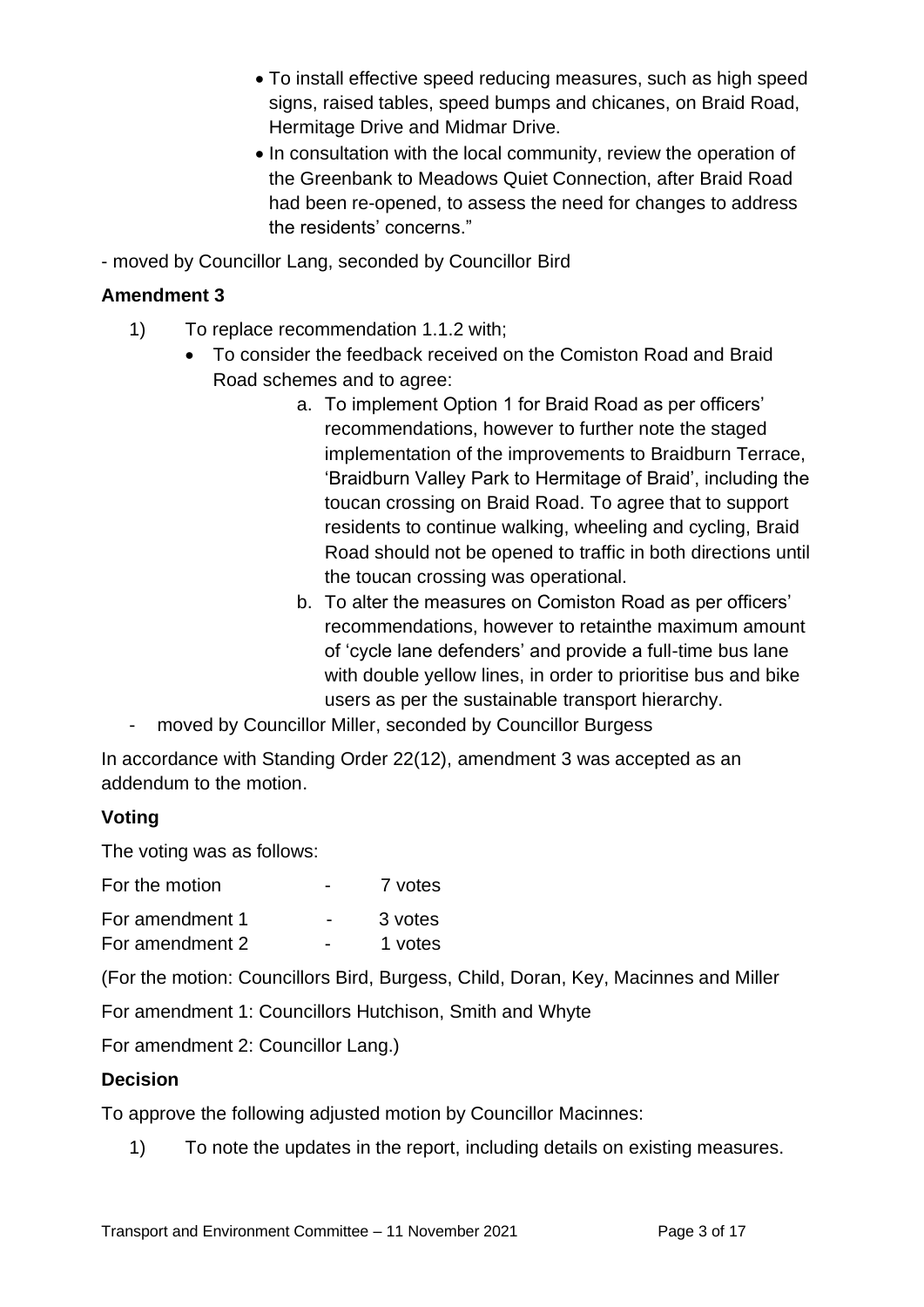- 2) To consider feedback received on the Comiston Road and Braid Road schemes and agreed:
	- To implement Option 2 for Braid Road as per officers' recommendations, however further noted the staged implementation of the improvements to Braidburn Terrace, 'Braidburn Valley Park to Hermitage of Braid', including the toucan crossing on Braid Road. To agree that to support residents to continue walking, wheeling and cycling, Braid Road should not be opened to traffic in both directions until the toucan crossing was operational.
	- To alter the measures on Comiston Road as per officers' recommendations, however retaining the maximum amount of 'cycle lane defenders' and to provide a full-time bus lane with double yellow lines, in order to prioritise bus and bike users as per the sustainable transport hierarchy.
- 3) To note the outcome of the review of disabled parking measures at the Arboretum Road crossing point in paragraph 4.8 of the report.
- 4) To note and to approve the approach described in paragraph 5.4 of the consultation, advertising and making of ETROs for Travelling Safely measures.
- 5) To recognise that a complete Active Travel Network was necessary for safe journeys for those who chose to travel by bike in the city and that the reintroduction of alternative road features such as loading facilities could effectively reduce the safety aspects of an active travel network and impact on its continuity and potentially on levels of use.
- 6) To request a particular focus from officers to monitor the impact of the proposed changes to the active travel and public transport environment across the area that includes Braid Road and Comiston Road and to report back to the Transport and Environment Committee within one year.

(Reference – Report by the Executive Director of Place, submitted.)

# **2. A71 Dalmahoy Junction Improvements**

# **a) Deputation – St Mary's Church Residents Association**

Committee considered a deputation from St Mary's Church Residents Association. The deputation was concerned over the lack of drainage in the area, potentially causing a hazard to motorists. The deputation was also concerned over the non-compliance of speed limits, and the lack of speed cameras in the area. The deputation also raised concerns over the lack of crossings in the area, causing safety issues for pedestrians, cyclists and road users. The deputation asked Committee to consider funding issues and to consider an affordable compromise in order to receive better signalling and adequate drainage in the area.

# **b) Deputation – Ratho and District Community Council**

Committee considered a deputation from Ratho and District Community Council. The deputation was concerned that the proposed solution would not improve the safety of motorists, and that filters were needed in order to prevent blockings on the road. The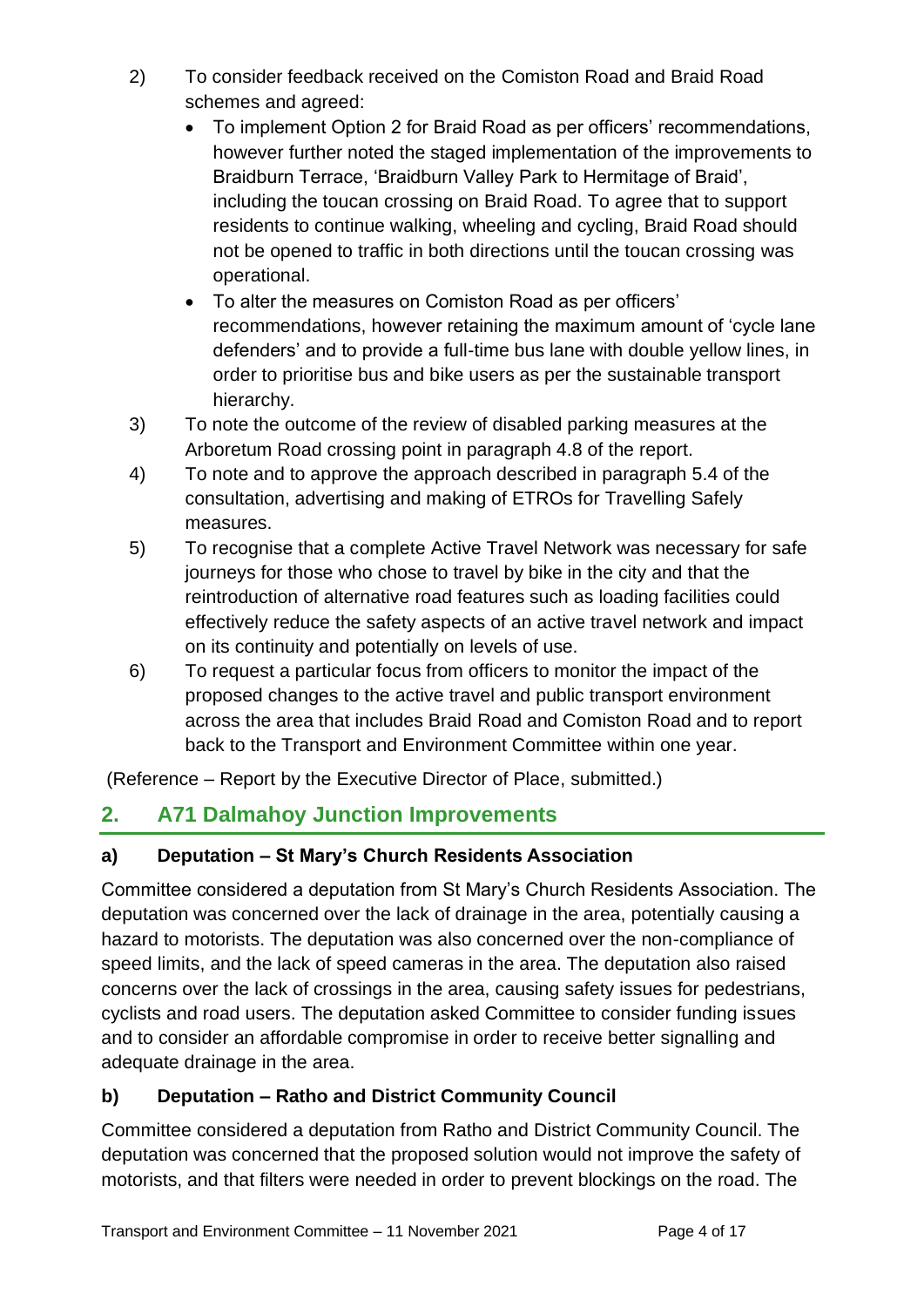deputation argued that realignment and reduction in speed limits were not good enough options, and an introduction of enforcement was needed in order to prevent speeding and accidents happening in the area. The deputation asked Committee to consider installing a fully signalised junction in the area in order to improve safety.

# **c) Report by the Executive Director of Place**

Committee considered a report which provided an update on the A71 Dalmahoy Junction Improvements project. The report also set out proposals delivering alternative road safety measures at the junction to improve road safety.

# **Motion**

- 1) To note the work that had been done to date on the A71 Dalmahoy Junction Improvements project.
- 2) To note the current cost estimated for the introduction of a signalised junction was £962,000, which was significantly greater than the funding package of £455,000 approved by Committee in March 2017.
- 3) To note that a safety scheme was installed in April 2017 and a reduced 40mph speed limit was subsequently implemented In February 2018. Since these changes came into effect there had been significant reduction in personal injury collisions at the junction.
- 4) To note that as a result of the reduction in personal injury collisions, a preliminary design for alternative road safety measures at the junction had been developed (outlined in paragraph 4.10 and detailed in Appendix 2 of the report).
- 5) To approve proceeding with the alternative road safety measures proposed.

- moved by Councillor Macinnes, seconded by Councillor Doran

# **Amendment**

- 1) To note the work that had been done to date on the A71 Dalmahoy Junction Improvements project.
- 2) To note that the current cost estimated for the introduction of a signalised junction of £962,000 was significantly greater than the funding package of £455,000 approved by Committee in March 2017. However, to further notethe alternative road safety measures proposed by officers costed at £625,000 also significantly exceeded the approved funding package.
- 3) To note with regret that decades of delays on improvements to the junction had led to inevitably increased costs.
- 4) To note that a fully signalised junction was the preferred option of local residents, the Ratho and District Community Council and ward Councillors.
- 5) To agree to proceed with the current plan for a fully signalised junction with the required funding of £507,000 to be included in the capital programme for roads for 2022/23 to be presented to Council at the budget setting meeting in February 2022.

- moved by Councillor Hutchison, seconded by Councillor Whyte

# **Voting**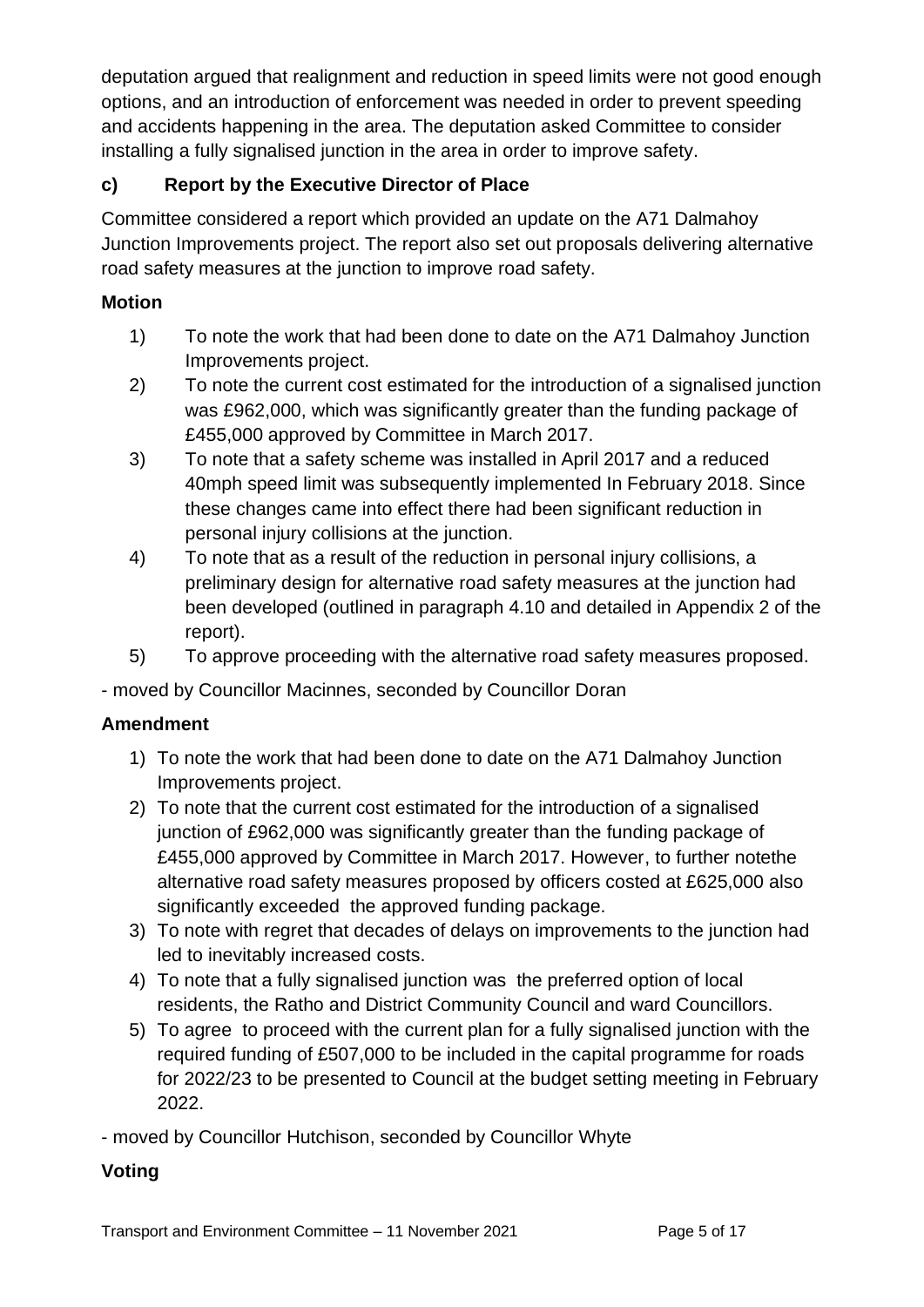The voting was as follows:

For the motion **For the motion For the motion** 

For amendment - 4 votes

(For the motion: Councillors Bird, Burgess, Child, Doran, Key, Macinnes.and Miller

For the amendment: Councillors Hutchison, Lang, Smith and Whyte.)

#### **Decision**

To approve the motion by Councillor Macinnes.

(Reference – report by the Executive Director of Place, submitted.)

# **3. City Mobility Plan - Mode Share Targets**

#### **a) Deputation – Spokes**

Committee considered a deputation from Spokes. The deputation was concerned over the background assumptions that underpinned the targets, and the downgrading of targets for getting around by bike. The deputation was also concerned that the cycling mode share targets were ambitious and that such a big target would impact planned cycling budgets. The deputation asked Committee to remove the modal change targets or revise solely as a response to the car mileage reduction initiative.

# **b) Report by the Executive Director of Place**

Committee received a report on the City Mobility Plan (CMP) mode share targets which helped set a level of measurable ambition for actions and decisions which would deliver a shift towards more sustainable travel. The report highlighted that this was in response to Edinburgh's ambitious agenda for change, including to be net zero carbon by 2030. The report sought approval of the mode share targets, which would form part of the suite of Key Performance Indicators supporting monitoring of the CMP and would be re-examined as part of the CMP's review cycle to ensure they remained realistic and ambitious. The report sought approval for these targets which were based on planning for a 30% reduction in kilometres travelled by car by Edinburgh residents to contribute to the Scottish Government's target of a national reduction of 20% in car kilometres by 2030.

#### **Motion**

- 1) To approve the mode share targets as set out in the appended Technical Note to the report.
- 2) To note that the mode share targets would continue to be reviewed as part of the City Mobility Plan review cycle to ensure they were realistic, deliverable and ambitious.

- moved by Councillor Macinnes, seconded by Councillor Doran

#### **Amendment 1**

To continue consideration of this item for a further report that: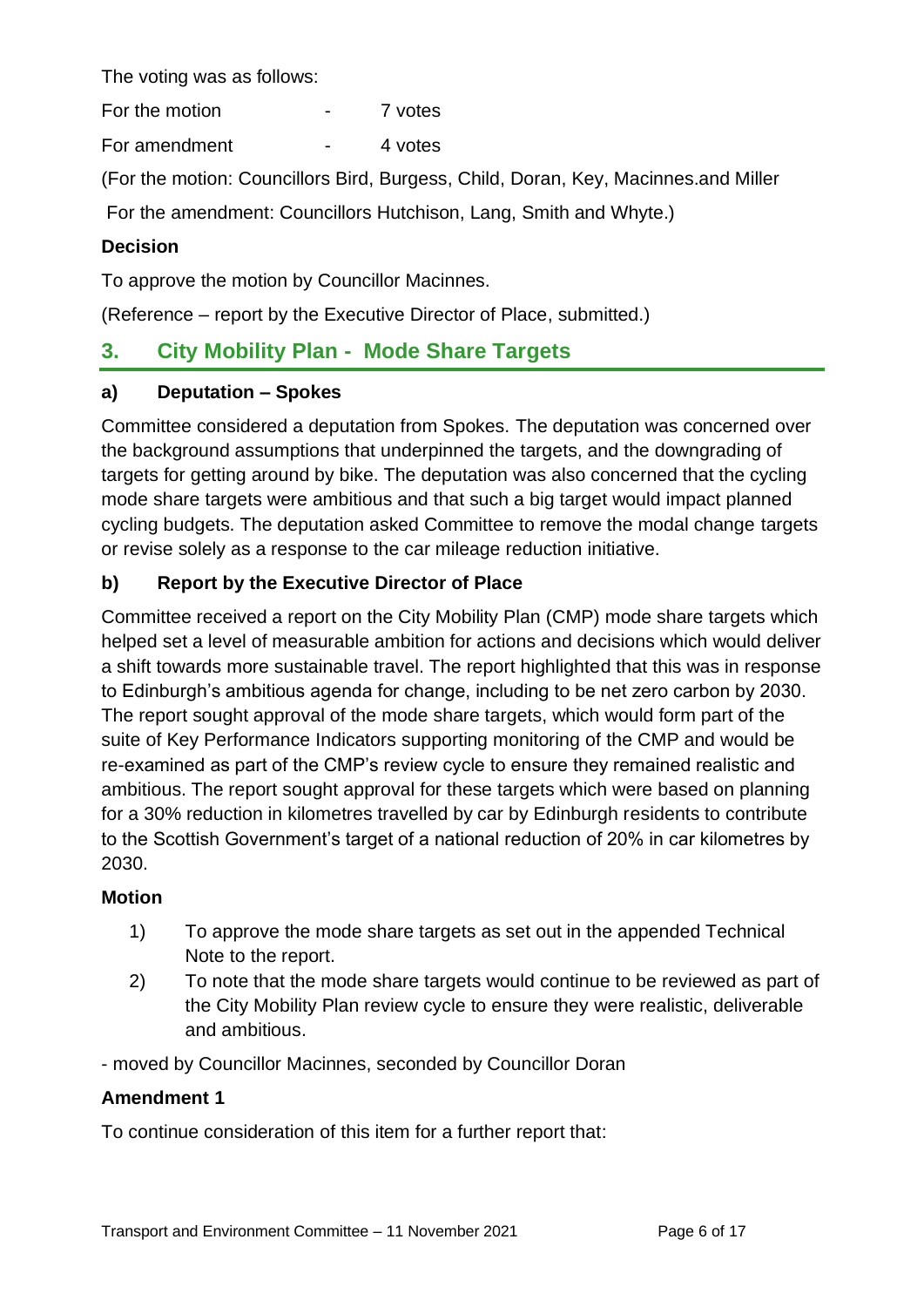- 1) Outlined how the potential targets in the Technical Note could be related in a realistic and deliverable way to the City Mobility Plan actions rather than simply an overall and stretched Scottish Government Target.
- 2) Committed to continue to measure trip data in addition to Km travelled data given the implications for the administration's "to not through" policy for public transport around the City Centre had likely implications for reduced numbers of longer public transport trips.
- 3) Attempted to set out how delivery trips would be measured given evidence that these had grown during the pandemic and that continued home working and reduced travel by residents in 20 minute neighbourhoods could potentially maintain these increases over the long term.

- moved by Councillor Whyte, seconded by Councillor Hutchison

#### **Amendment 2**

- 1) To approve the target of 30% reduction in car kms as set out in the appended Technical Note.
- 2) To recognise the complexity of establishing individual mode share targets and committed to working with key stakeholder groups such as Living Streets and Spokes to review and refine individual mode share targets which would support the shift towards sustainable transport. These were to be reported to Transport and Environment Committee by March 2021.

- moved by Councillor Miller, seconded by Councillor Burgess

In accordance with Standing Order 22(12), amendment 2 was accepted as an addendum to the motion.

## **Voting**

The voting was as follows:

| For the motion    |                          | 8 votes |
|-------------------|--------------------------|---------|
| For the amendment | $\overline{\phantom{0}}$ | 3 votes |

(For the motion (as adjusted): Councillors Bird, Burgess, Child, Doran, Key, Lang, Macinnes and Miller

For amendment: Councillors Hutchison, Smith and Whyte.)

#### **Decision**

To approve the following adjusted motion by Councillor Macinnes;

- 1) To approve the target of 30% reduction in car kms as set out in the appended Technical Note.
- 2) To note that the mode share targets would continue to be reviewed as part of the City Mobility Plan review cycle to ensure they were realistic, deliverable and ambitious.
- 3) To recognise the complexity of establishing individual mode share targets and committed to working with key stakeholder groups such as Living Streets and Spokes to review and refine individual mode share targets which would support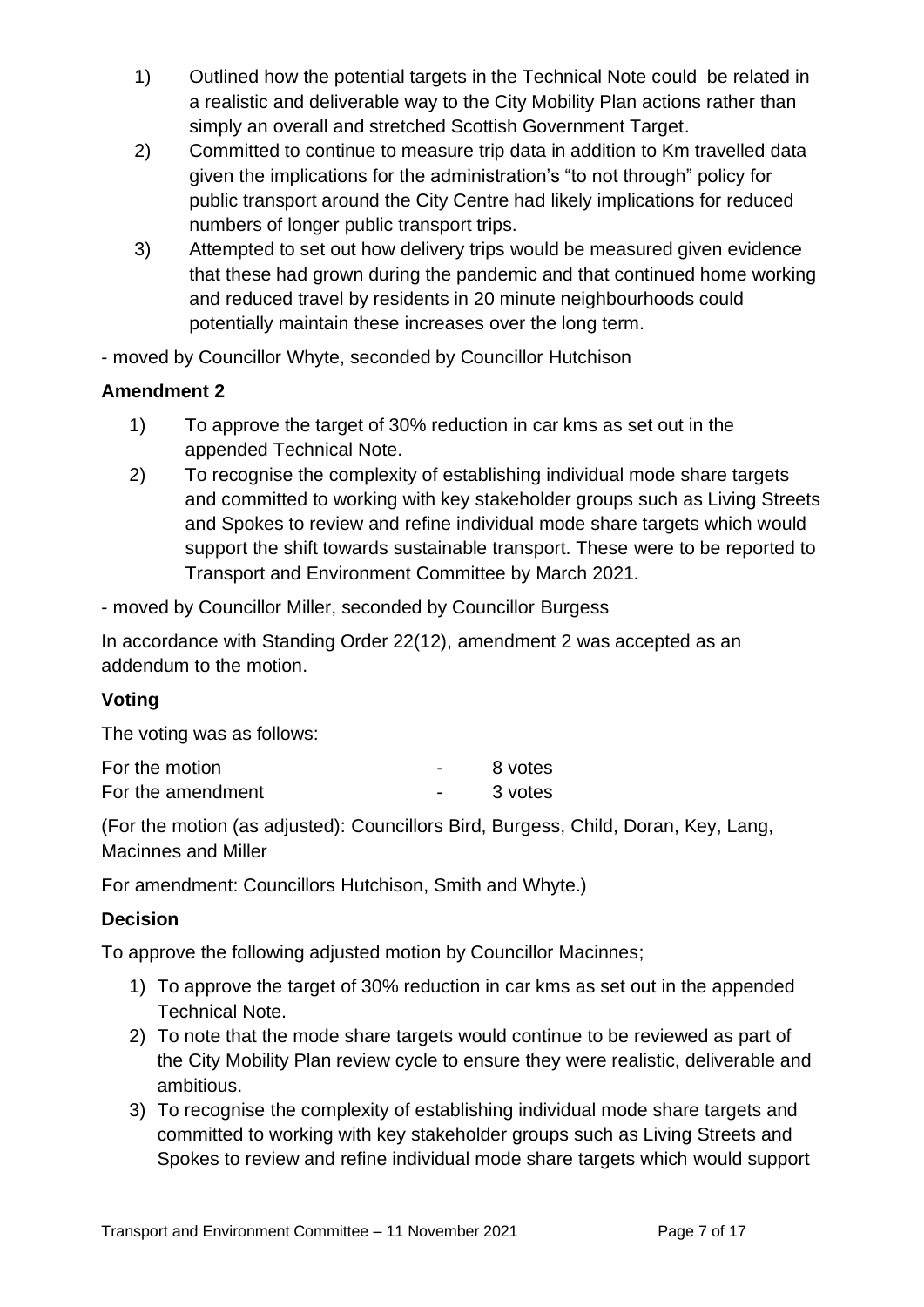the shift towards sustainable transport. These were to be reported to Transport and Environment Committee by March 2021.

(Reference – report by the Executive Director of Place, submitted.)

# **4. Brunstane Road Closure (ETRO Progress Update)**

Committee received a report highlighting the response to the statutory consultation for the Experimental Traffic Regulation Order (ETRO) at Brunstane Road.

The report indicated that Brunstane Road was a residential street to the east of Portobello which formed a route between Milton Road East to the south and Joppa Road to the north, and was an area that had been subjected to longstanding traffic problems south of the bridge over the railway line due to a combination of factors. The report explained how as a means to address the situation the Transport and Environment Committee agreed to trial the closure of Brunstane Road to motorised vehicles, together with complementary traffic management measures introduced within the Coillesdene area, through the introduction of an ETRO on the  $28<sup>th</sup>$  of January 2021. The report highlighted that those who lived on Brunstane Road were generally supportive of the proposed ETRO, while those who indicated they did not live on Brunstane Road were opposed.

It was noted that two deputations were received for this Item from Portobello Amenity Society and Brightons and Rosefields Residents' Association, however due to the quasi-judicial nature of the ETRO process the deputations were refused by Committee.

#### **Motion**

- 1) To recall the previous Committee decision of 28 January 2021 instructing progress of this scheme.
- 2) To note the contents of the report and the responses from the statutory public consultation on the Experimental Traffic Regulation Order (ETRO).
- 3) To set aside objections, having considered the content of the 218 objections received, and to agree to proceed with the trialling of the proposed measures under the ETRO.
- 4) To approve the making of the ETRO as advertised.

- moved by Councillor Macinnes, seconded by Councillor Doran

#### **Amendment**

To replace the recommendations in the report with:

Committee noted that the full ETRO public consultation showed an even higher proportion of the wider population being against the closure with 74% indicating their opposition with 211 lodging an objection. Committee therefore to agree to abandon the ETRO process and that officers should re-examine alternative measures for Brunstane Road such as parking controls and/or an HGV ban.

- moved by Councillor Whyte, seconded by Councillor Smith

#### **Voting**

The voting was as follows: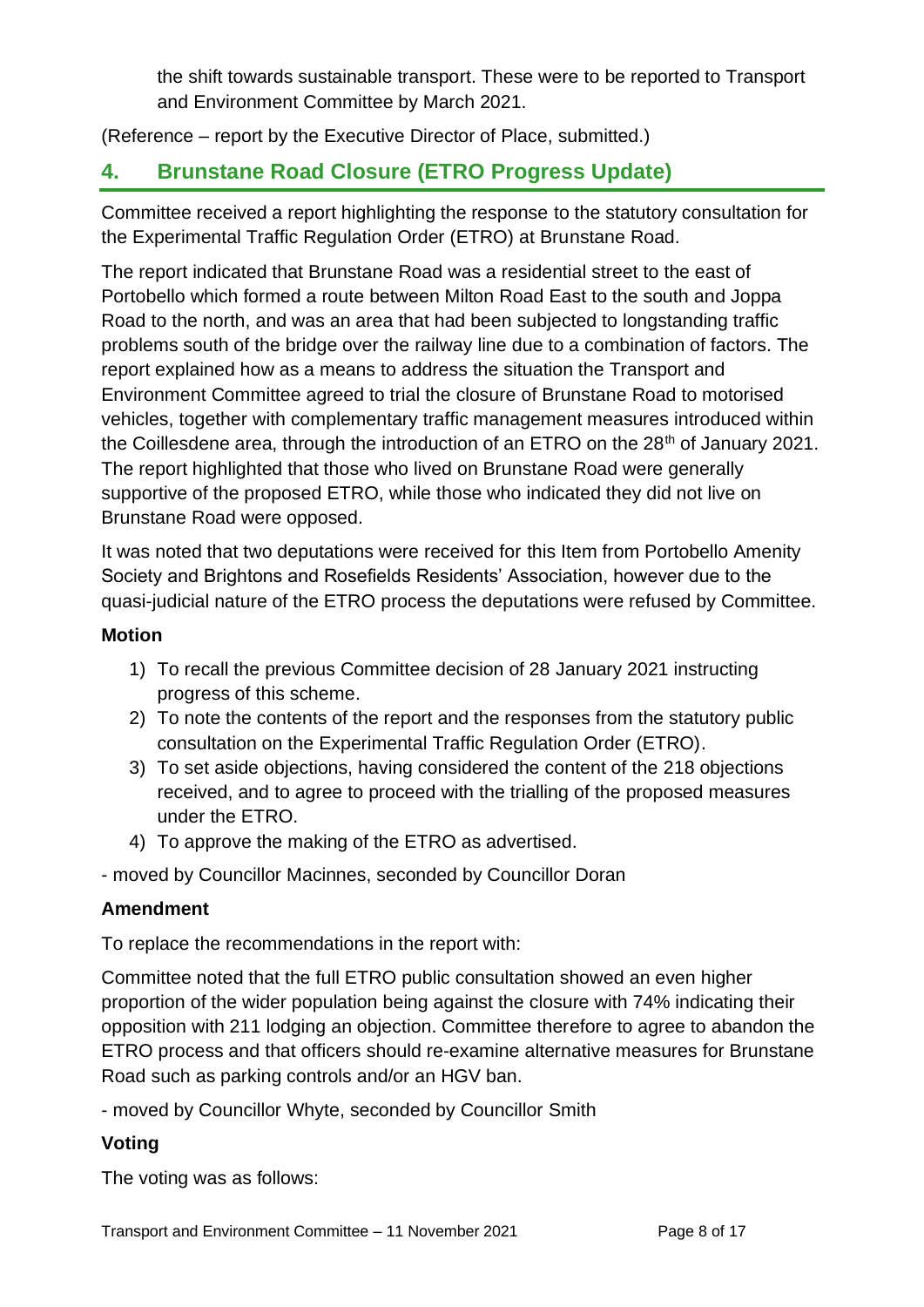| For the motion    |                          | 7 votes |
|-------------------|--------------------------|---------|
| For the amendment | $\overline{\phantom{0}}$ | 4 votes |

(For the motion: Councillors Bird, Burgess, Child, Doran, Key, Macinnes and Miller

For amendment: Lang, Rose, Smith and Whyte.)

### **Decision**

To approve the motion by Councillor Macinnes.

### **Declaration of Interests**

Councillor Child declared a non-financial interest in this item as founder and member of Brightons and Rosefields Residents' Association and as founder of the Portobello Amenity Society.

Councillor Doran declared a non-financial interest in this item as a resident in the Joppa area.

(Reference – report by the Executive Director of Place, submitted.)

# **5. Motion by the Liberal Democrat Group – Edinburgh Recycling Centres**

## **a) Deputation – Unite the Union and Unison**

Committee considered a deputation from Unite the Union and Unison. The deputation explained how since the booking system was introduced into Edinburgh recycling centres, staff have experienced less abuse from customers, the recycling centres were more accessible, and the booking system made workers more efficient and safer at their work. The deputation asked Committee not to scrap the booking system, and to retain it instead.

## **b) Motion by Councillor Lang**

The following motion by Councillor Lang was submitted in terms of Standing Order 17:

"Committee:

- 1) Notes that an online booking system was introduced for Edinburgh recycling centres in June 2020 to ensure they could be reopened safely following the COVID-19 related closure.
- 2) Notes the comments from the Transport & Environment Convener at the September 2020 meeting of the Council where she confirmed it would be for the Transport & Environment Committee to decide whether to maintain the booking system on a long term basis.
- 3) Notes that neither Glasgow City Council, Dundee City Council nor Perth & Kinross Council have booking systems for accessing recycling centres and that Aberdeen City Council's booking system relates only to a small number of limited circumstances depending on vehicle type and the waste to be recycled.
- 4) Therefore agrees that, taking into account national COVID guidance and requirements, the need for users to book a slot in advance of accessing a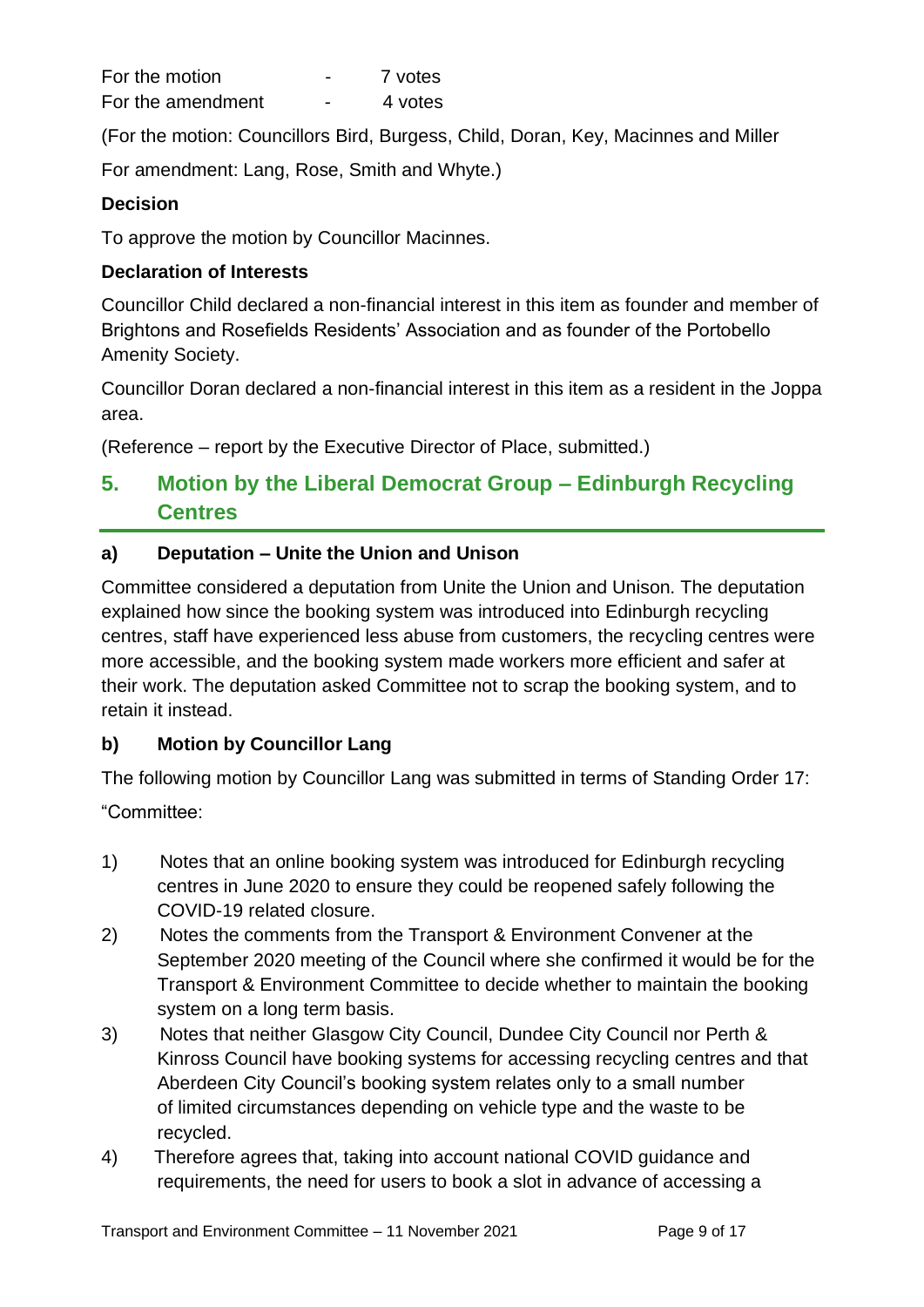recycling centre in Edinburgh has now passed and resolves that the current booking system should cease from 1 January 2022."

#### **Motion**

To approve the motion by Councillor Lang

moved by Councillor Lang, seconded by Councillor Bird

#### **Amendment**

- 1) To note that an online booking system was introduced for Edinburgh recycling centres in June 2020 to ensure they could be reopened safely following the COVID-19 related closure.
- 2) To note the comments from the Transport and Environment Convener at the September 2020 meeting of the Council where she confirmed it would be for the Transport and Environment Committee to decide whether to maintain the booking system on a long-term basis.
- 3) To recognise that the appointment booking system had been warmly welcomed by staff who had experienced calmer, better working conditions as a result with reduced instances of aggression; that the system appeared to work very well, reducing queuing time for residents and ensuring a more even use of the recycling sites throughout the day. The social distancing that this system more easily provided was also still considered important for the ease of both staff and residents.
- 4) To note that initial concerns from residents during the early period of implementation had abated considerably over time and that onsite staff reported plentiful positive comments from the public focussing on a preference for the new system, that they could have access sites more easily without queuing and that they could complete visits faster than previously
- 5) To note that it had helped prevent the use of recycling centres by non-Edinburgh residents or businesses which had previously been an operational concern and cost.
- 6) To note that the cost of implementing the system was only £7,500 and recognised the long term value of this Covid response to longer term waste operations.
- 7) To note that since the appointments system was adopted over 740,000 bookings had taken place to date.
- 8) To note that it would maybe be possible to expand some capacity using the appointments system at some or all three recycling sites and requested a report to the Transport and Environment Committee in March 2021 which would outline this and describe operational impacts of the new method of working.
- 9) To request that the report also provided officer recommendations on whether the system should be retained for Committee decision.

- moved by Councillor Macinnes, seconded by Councillor Doran

#### **Voting**

The voting was as follows:

| For the motion    | - 4 votes |
|-------------------|-----------|
| For the amendment | - 7 votes |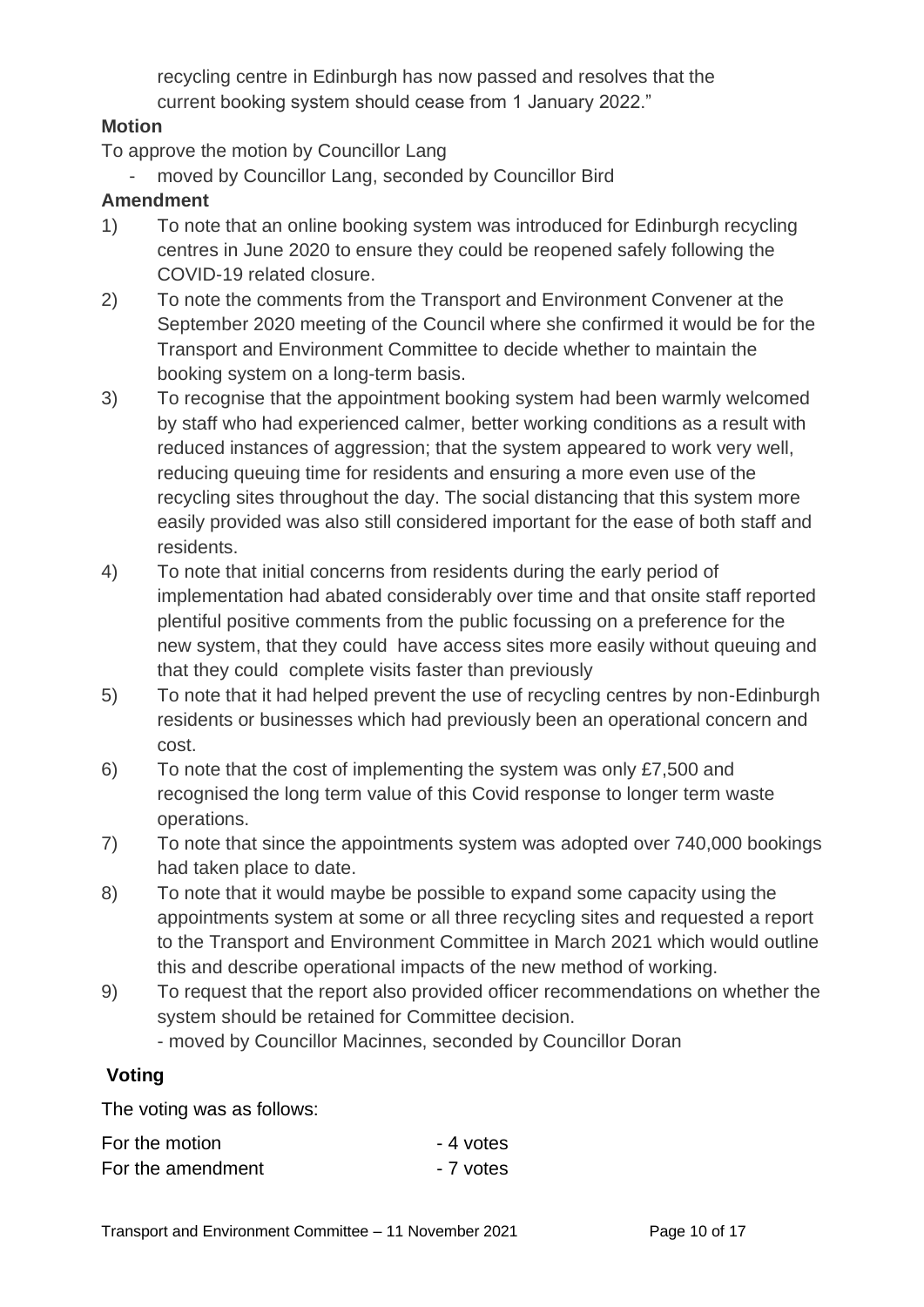(For the motion: Councillors Hutchison, Lang, Smith and Whyte

For Amendment: Councillors Bird, Burgess, Child, Doran, Key, Macinnes and Miller.)

#### **Decision**

To approve the amendment by Councillor Macinnes.

# **6. Minutes**

#### **Decision**

To approve the minute of the Transport and Environment Committee of 14 October 2021 as a correct record.

To approve the minute of the Transport and Environment Committee of 26 October 2021 as a correct record.

# **7. Transport and Environment Committee Work Programme**

The Transport and Environment Committee Work Programme was presented.

#### **Decision**

- 1) To provide Committee with an update on the reports and report authors ahead of January's Committee.
- 2) To otherwise note the Work Programme.

(Reference – Work Programme, submitted.)

# **8. Transport and Environment Committee Rolling Actions Log**

The Transport and Environment Committee Rolling Actions Log for November 2021 was presented.

#### **Decision**

1) To agree to close the following actions:

**Action 15(1) –** Motion by Councillor Miller – Safe Cycle Journeys to School – Agenda – Transport and Environment Committee – 11.10.19

**Action 21 –** 40mph Speed Limit Review

**Action 23 –** Waste and Cleansing Service Policy Assurance Statement

**Action 27(2) –** Trial Closure of Brunstane Road and Associated Measures to Mitigate intrusive Traffic in the Coillesdene Area

**Action 31(6) –** Working in Partnership with Police Scotland to Deliver Innovative Approaches to Road Safety for Vulnerable Road Users – Operation Close Pass

**Action 36(5&8) –** Potential Retention of Spaces for People Measures

**Action 38 –** Winter Maintenance Review – 2020/21

**Action 39 –** A71 Dalmahoy Junction Improvements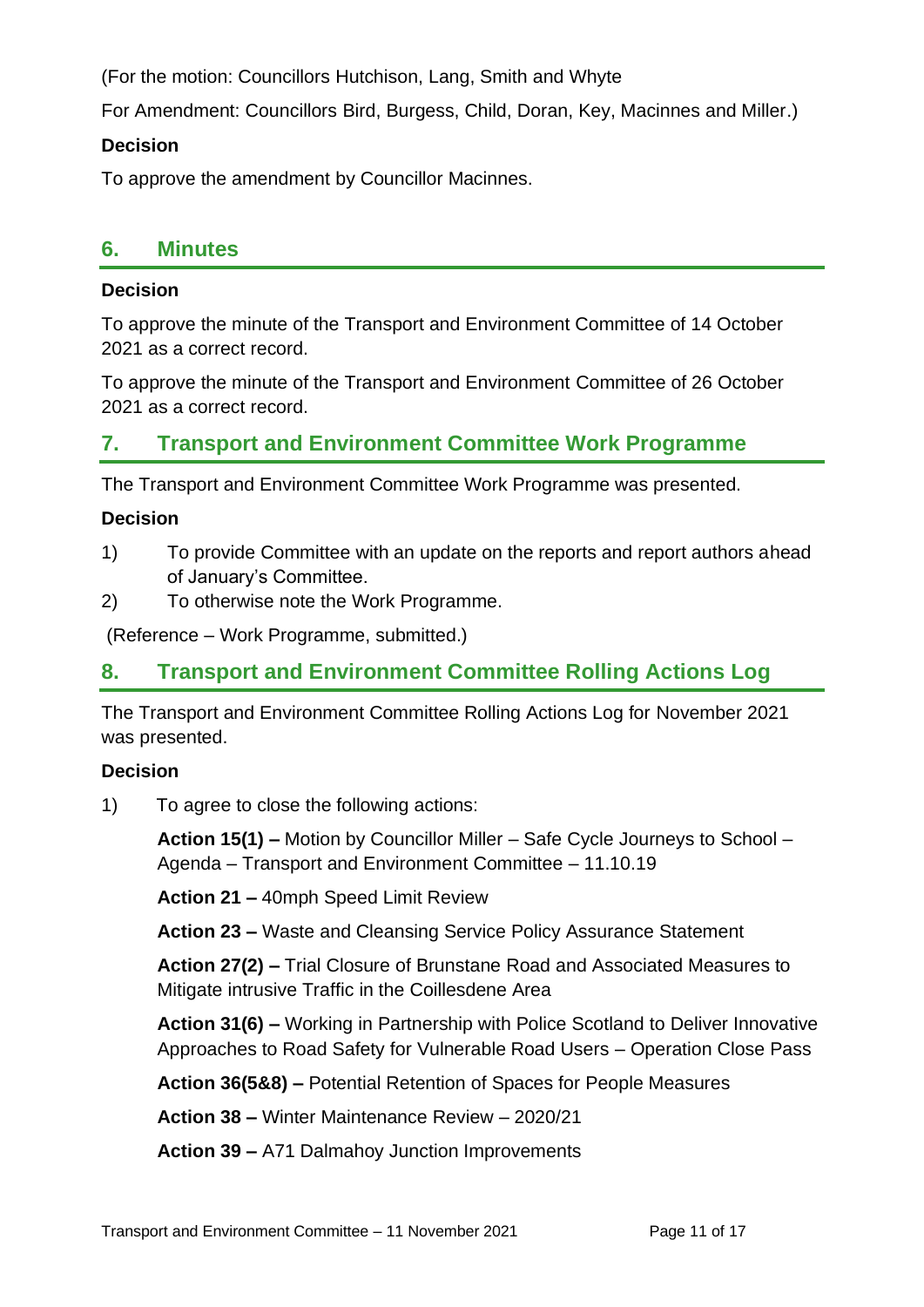**Action 44(4&5) –** Active Travel Measures – Travelling Safely (Formerly Spaces for People)

**Action 46 –** Emergency Motion by Councillor Macinnes – Spaces for People – Internal Audit – Agenda – 19.08.21

**Action 47 –** Emergency Motion by Councillor Macinnes – Edinburgh Cycle Hire Scheme – Agenda – 19.08.21

**Action 49(3) –** City Mobility Plan and City Plan

**Action 50 –** Place Service Internal Audit – Actions Update

- 2) To explore what opportunities there were to keep dialogue open between safety partners on the use of camera footage.
- 3) To otherwise note the outstanding actions.

(Reference – Rolling Actions Log, submitted.)

# **9. Transport and Environment Committee Business Bulletin**

The Transport and Environment Committee Business Bulletin for November 2021 was presented.

#### **Decision**

- 1) To agree that officers would carry out an inspection and fix the broken step at Golden Acre Steps as appropriate.
- 2) To provide an update on road crossings and when they would be completed at a future Committee.
- 3) To provide an update on the Wardie Bay and assurance that the date of completion would be upheld.
- 4) To provide an update after consultation with the Scottish Government on the ETRO process.
- 5) To provide an update on the Low Emission Zone.
- 6) To otherwise note the Business Bulletin.

(Reference – Business Bulletin, submitted.)

# **10. Spaces for People – Internal Audit**

Committee considered a report responding to a motion approved at the Transport and Environment Committee on 9 September 2021 on the Spaces for People (SfP) Internal Audit.

The motion required a report to be brought to the November 2021 Transport and Environment Committee outlining in detail management responses and what lessons were learned and could be used for forward implementation. Committee were asked to note the management responses and lessons learned from the SfP Audit as were detailed in Appendix 1 of the report.

#### **Decision**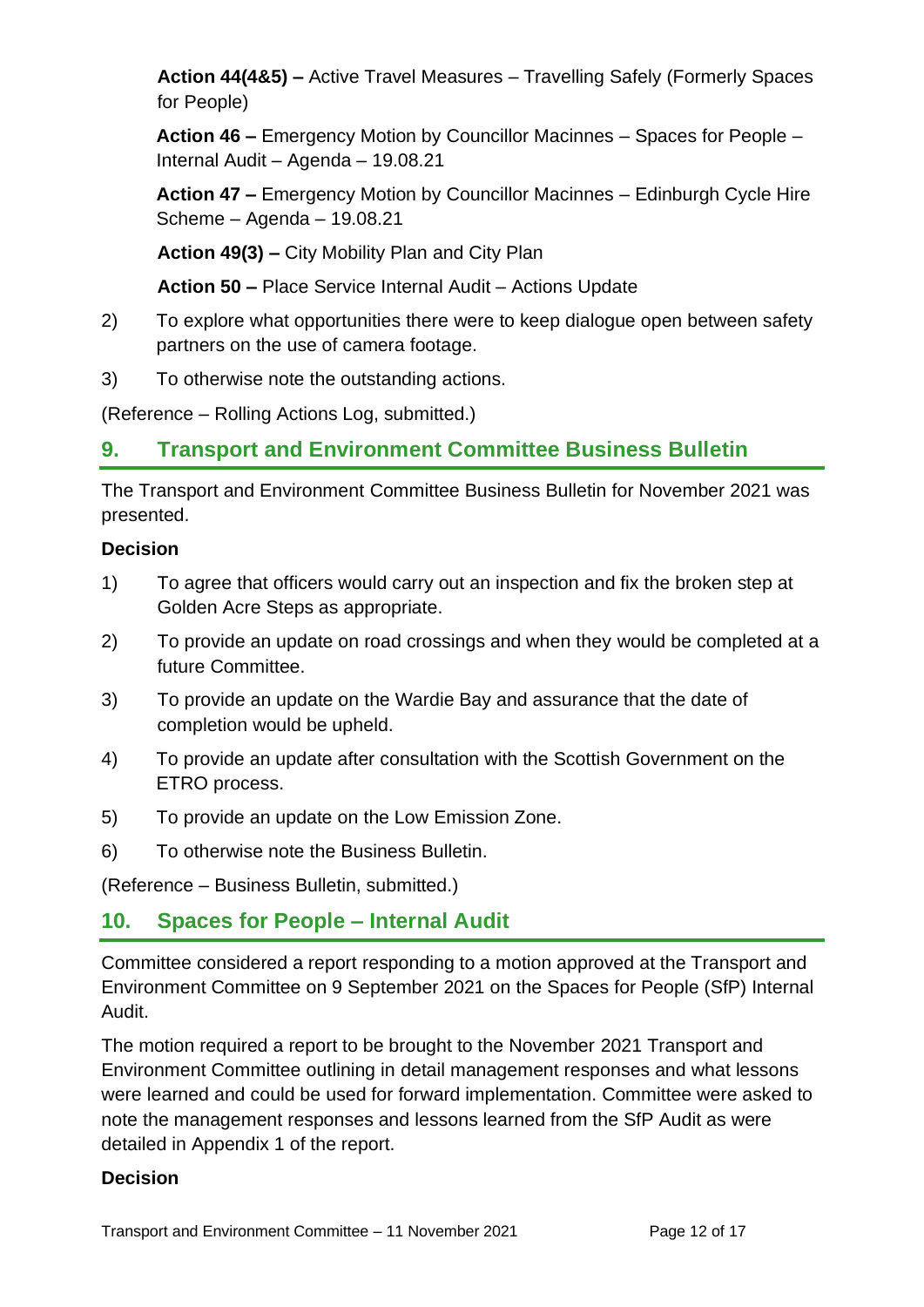To note the report.

(Reference – report by the Executive Director of Place, submitted.)

# **11. Edinburgh Cycle Hire Scheme – Future Delivery and Interim Community Initiatives**

Committee considered a report addressing the Future Delivery and Interim Community Initiatives of Edinburgh's Cycle Hire Scheme. The report addressed the motion from the Transport and Environment Committee held on 19 August 2021 that called for a report in November 2021 outlining options for a new scheme.

The report addressed the motion as it considered merits of the former Serco scheme; outlined proposed objectives for new schemes; and proposed the establishment of a project team who would prepare detailed options for the medium and longer term. The report also proposed short-term, mitigating actions that could be implemented with longer-term options being developed for approval and subsequently implemented if Committee approved.

#### **Motion**

- 1) To note the current position on the Edinburgh Cycle Hire Scheme (ECHS) and the proposed short and medium-term mitigating measures set out in the report.
- 2) To agree to the establishment of a project team to take forward a detailed assessment of proposed objectives for a new scheme in the medium to long term, with the outcome being reported to Committee as early as possible.
- 3) To approve funding to support the short-term mitigating measures, as detailed in paragraph 4.14 of the report.
	- moved by Councillor Macinnes, seconded by Councillor Doran

#### **Amendment**

- 1) To note with regret the abrupt end of the Edinburgh Cycle Hire Scheme (ECHS) in September and the failure of the SNP/Labour Administration to ensure continuity of service for the users of this long-awaited scheme despite a considerable budget allocation being available and this to be considered a failure of leadership, delivery and commercial ability by the Administration.
- 2) To note with considerable frustration that any re-procurement would take a minimum of 18 months to two years and called for a review of alternative procurement models to reduce the excessively lengthy timescale.
- 3) To note the current position on the ECHS and the proposed short and mediumterm mitigating measures set out in the report but to agree that spend on these should be reviewed by Committee on an annual basis in order that the budgeted funds could be mitigated for the original use of a replacement, mass use cycle hire scheme.
- 4) To agree to the establishment of a project team to take forward a detailed assessment of proposed objectives for a new scheme but time limited this work to six months recognising the considerable knowledge already available in the field both within Transport for Edinburgh and cities across the UK, with the outcome being reported to Committee as early as possible.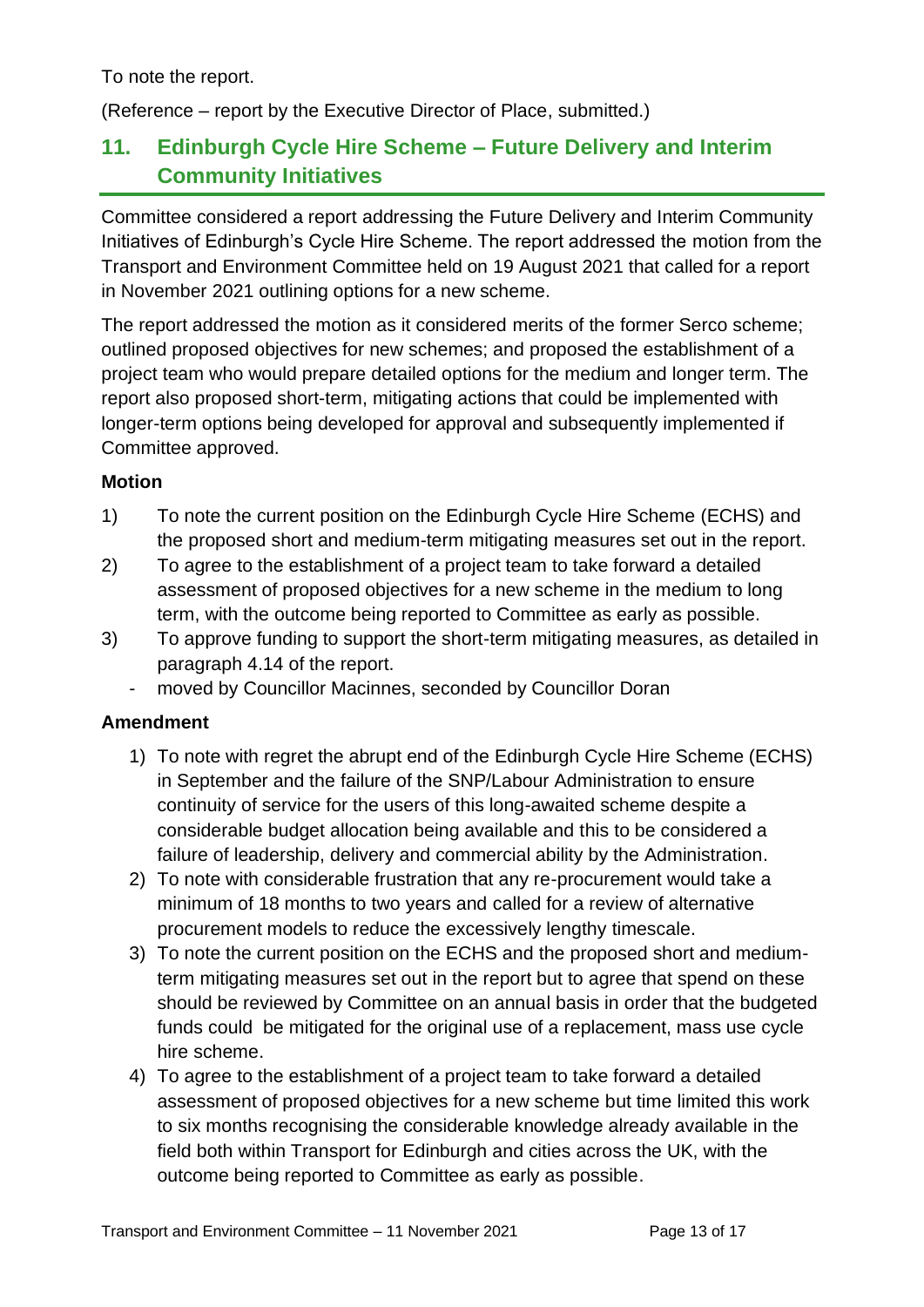- 5) To approve funding to support the short-term mitigating measures for 2021/22 only at this stage.
- moved by Councillor Whyte, seconded by Councillor Hutchison

# **Voting**

The voting was as follows:

| For the motion    | 7 votes |
|-------------------|---------|
| For the amendment | 4 votes |

(For the motion: Councillors Bird, Burgess, Child, Doran, Key, Macinnes and Miller

For the amendment: Councillors Hutchison, Lang, Smith and Whyte.)

#### **Decision**

To approve the motion by Councillor Macinnes.

(Reference – report by the Executive Director of Place, submitted.)

# **12. Healthcare Worker and Carer (Parking) Permits**

Committee received a report updating points raised in a motion that requested a review of the Healthcare Workers' Permit (HWP) scheme. The report outlined that the current scheme did not include carers registered with the Scottish Social Services Council, unregistered home care workers and personal assistants, and recognised that unpaid carers could incur substantial parking costs when caring for vulnerable people who lived within the Controlled Parking Zone.

The report provided Committee with an update on the points raised within the motion and set out proposals to revise the HWP and sought authority to commence the necessary legal proceedings. The report also provided a progress update on benchmarking exercises and subsequent investigations into enhancing parking opportunities for other healthcare professionals and carers, both paid and unpaid. The report also set out key principles for two new potential carer parking permit schemes and sought authority to engage and consult with key stakeholders to further refine the details of these new permit proposals.

## **Motion**

- 1) To note the current arrangement for Healthcare Workers' Permits (HWP) and the recent review of these.
- 2) To approve the proposed changes to the Healthcare Workers' Permits (HWP) as set out in paragraph 4.4 of the report.
- 3) To approve the start of the legal Traffic Regulation Order (TRO) process to make the above changes to HWPs.
- 4) To note the conclusion that there were opportunities for introducing Carer's parking permits and the proposals set out for this and approved further engagement with key stakeholders to further refine proposals for carer permit schemes.
- 5) To discharge the motion approved by Council on 10 December 2020.
- moved by Councillor Macinnes, seconded by Councillor Doran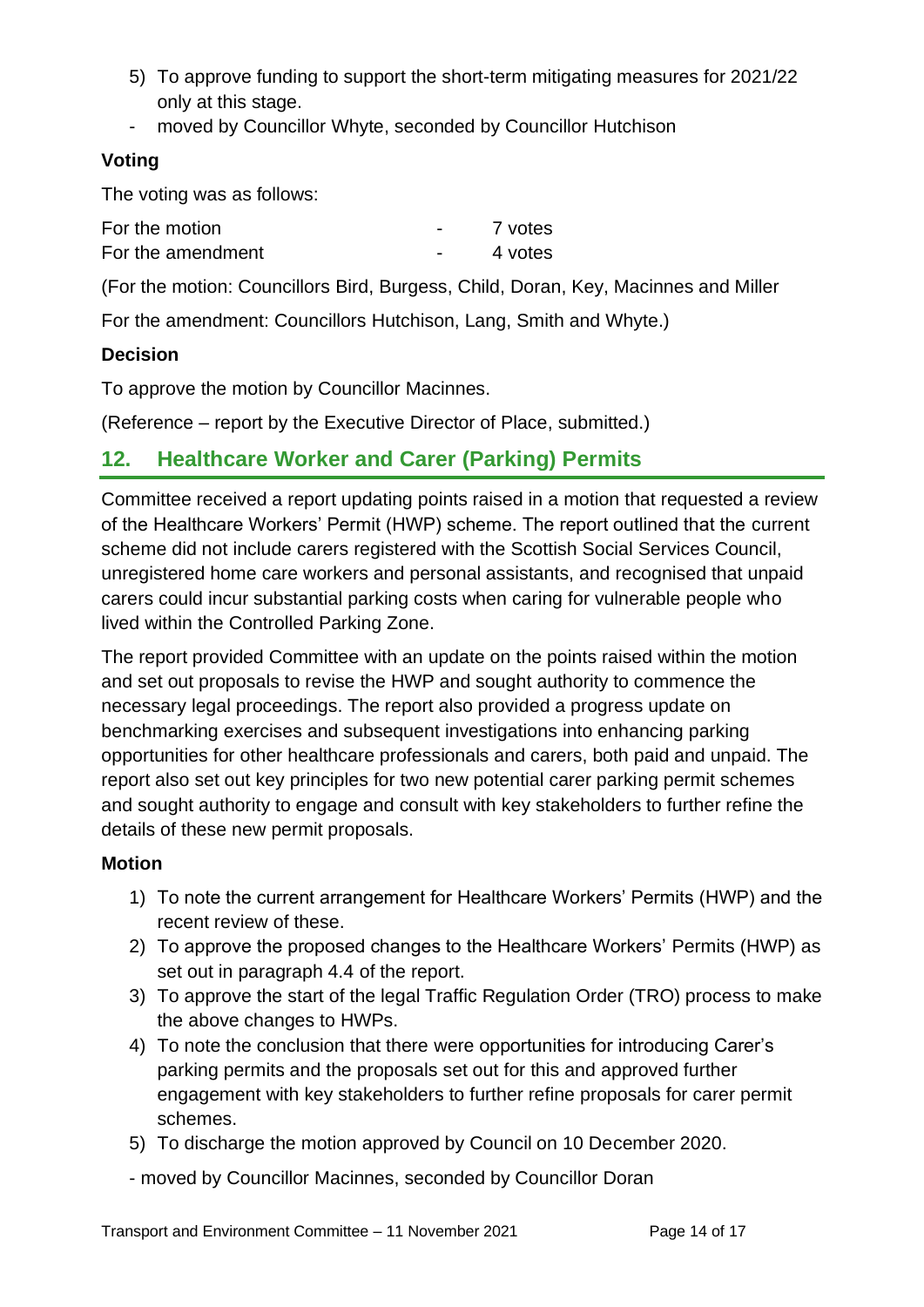#### **Amendment 1**

- 1) To note the current arrangement for Healthcare Workers' Permits (HWP) and the recent review of these.
- 2) To approve the proposed changes to the Healthcare Workers' Permits (HWP) as set out in paragraph 4.4 of the report.
- 3) To approve the start of the legal Traffic Regulation Order (TRO) process to make the above changes to HWPs.
- 4) To agree to the principle of introducing a new Carer's parking permit scheme, welcomed the proposals set out in the report to achieve this, approved further engagement with key stakeholders to further refine the proposals so a report could return to Committee within six months.
- 5) To discharge the motion approved by Council on 10 December 2020 noting that outstanding actions would be logged in the Committee rolling actions log.
- moved by Councillor Lang, seconded by Councillor Bird

#### **Amendment 2**

Add one additional recommendation:

To note that the majority of care home staff walked or used public transport, and therefore to also agree to include discussion of walking and public transport in the further engagement with key stakeholders.

moved by Councillor Miller, seconded by Councillor Burgess

In accordance with Standing Order 22(12), amendment 2 was accepted as an addendum to the motion.

#### **Voting**

The voting was as follows:

For the motion (as adjusted)  $-7$  votes For the amendment Theorem - 3 votes

(For the motion: Councillors Bird, Burgess, Child, Doran, Key, Macinnes and Miller.

For the amendment: Councillors Lang, Smith and Whyte.)

#### **Decision**

To approve the following adjusted motion by Councillor Macinnes;

- 1) To note the current arrangement for Healthcare Workers' Permits (HWP) and the recent review of these.
- 2) To approve the proposed changes to the Healthcare Workers' Permits (HWP) as set out in paragraph 4.4 of the report.
- 3) To approve the start of the legal Traffic Regulation Order (TRO) process to make the above changes to HWPs.
- 4) To note the conclusion that there were opportunities for introducing Carer's parking permits and the proposals set out for this and approved further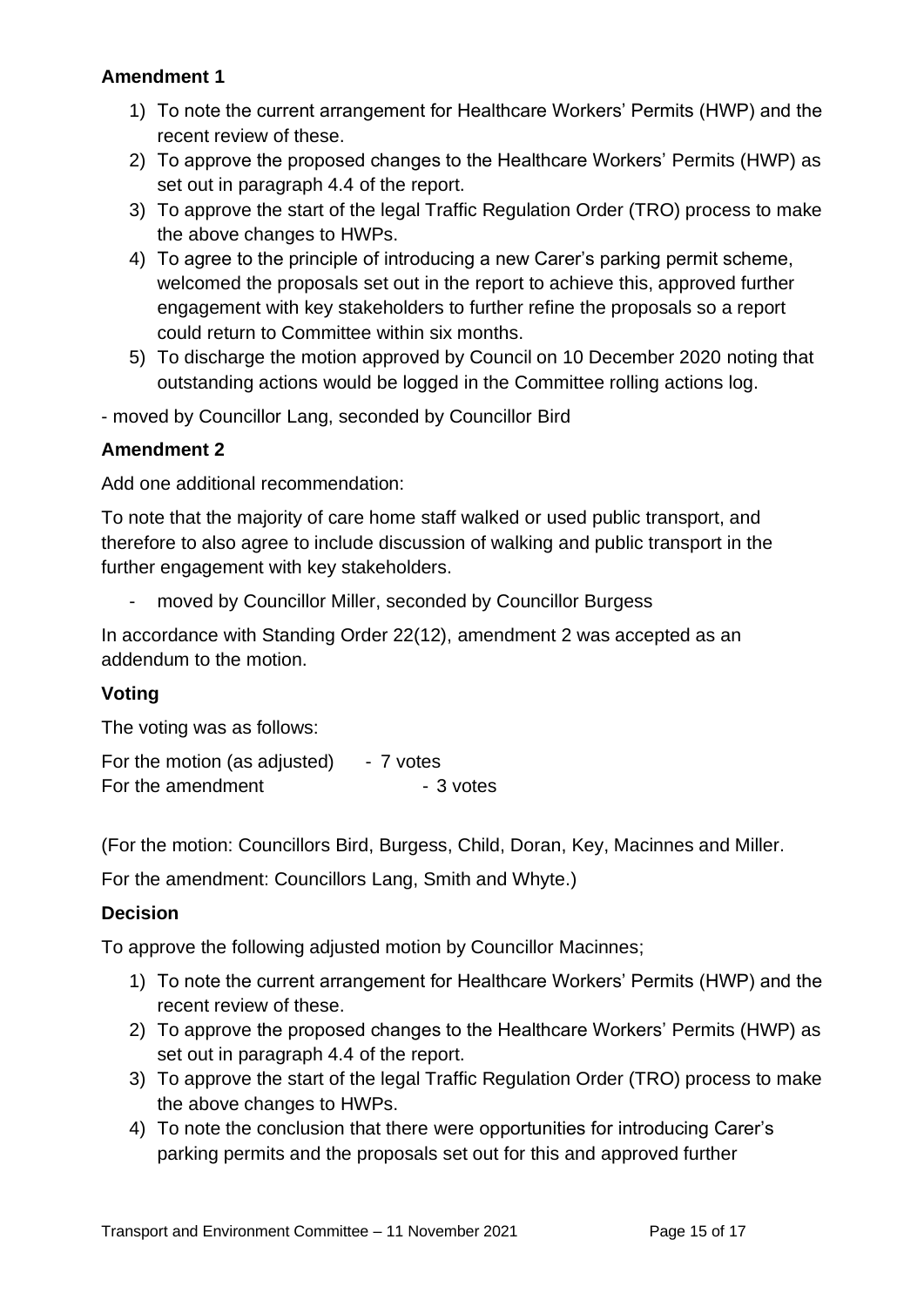engagement with key stakeholders to further refine proposals for carer permit schemes.

- 5) To discharge the motion approved by Council on 10 December 2020.
- 6) To note the majority of home care staff walked or used public transport, and therefore also agreed to include discussion of walking and public transport in the further engagement with key stakeholders.

(Reference – report by the Executive Director of Place, submitted.)

# **13. Waste and Cleansing Services Performance Update**

Committee considered a report updating Committee on the Waste and Cleansing Services performance for the first two quarters of 2021/22 (April-September 2021). The report highlighted the continued impact on Covid-19 had on the service, and the impact on household waste arisings due to residents spending significantly more time at home, and the continues impact of increased online deliveries.

## **Motion**

To note the contents of the report including the activities and dependencies outlined within the report and the progress made towards these.

– moved by Councillor Macinnes, seconded by Councillor Doran

#### **Amendment**

- 1) To note the contents of the report including the activities and dependencies outlined within the report and the progress made towards these.
- 2) To note that tipping and dumping in Edinburgh had increased year-on-year since 2017, and that this was selfish and anti-social behaviour blighted many communities, as it did in local authority areas across Scotland.
- 3) To note that dealing with tipping and dumping consumed significant council resources, and that this money could be better invested elsewhere.
- 4) To request a report within three cycles which detailed the extent of the problem, identifying hotspots and to make clear what options were available to deal with this problem, including the bulky household uplift service.

- moved by Councillor Macinnes, seconded by Councillor Doran

In accordance with Standing Order 22(12), the amendment was accepted as an addendum to the motion.

## **Decision**

To approve the following adjusted motion By Councillor Macinnes:

- 1) To note the contents of the report including the activities and dependencies outlined within the report and the progress made towards these.
- 2) To note that tipping and dumping in Edinburgh had increased year-on-year since 2017, and that this was selfish and anti-social behaviour blighted many communities, as it did in local authority areas across Scotland.
- 3) To note that dealing with tipping and dumping consumed significant council resources, and that this money could be better invested elsewhere.